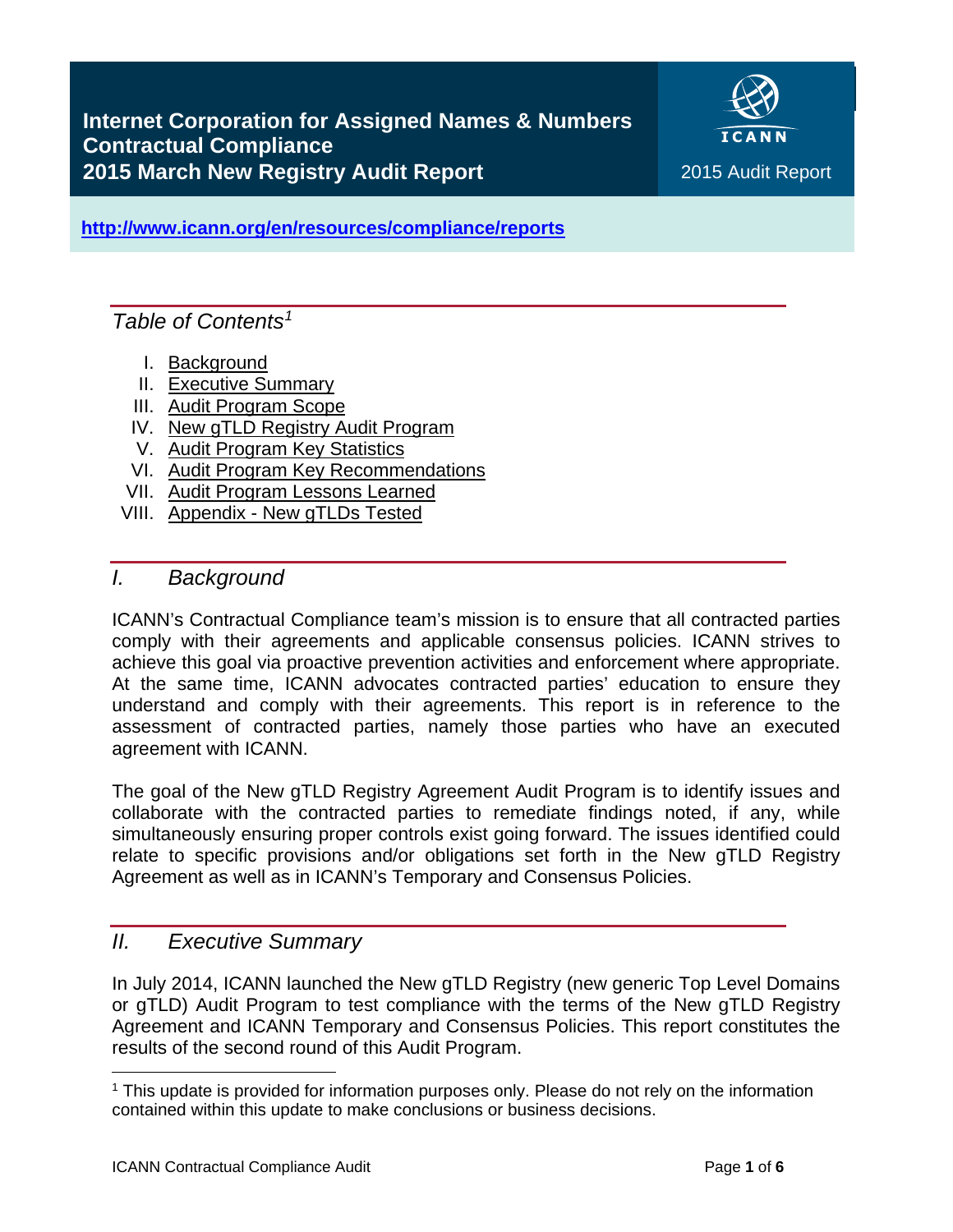The audit assessments were conducted through testing of data, reviewing of documentation, and reviewing of correspondence between the selected gTLD Registries representing the TLDs, their respective Data Escrow Agents, and ICANN's Contractual Compliance team.

At the conclusion of the Audit Phase, individual audit reports were issued to the 11 gTLD Registries audited. During the Remediation Phase, all gTLD Registries collaborated with ICANN Compliance in remediating audit findings, if noted. 10 out of 11 gTLD Registries were able to resolve all audit issues; at the time of preparation of this report, one gTLD Registry was still in the process of remediation.

## <span id="page-1-0"></span>*III. New gTLD Registry Audit Program Scope*

The new gTLD Audit Program operates in a recurring cycle. gTLDs, and their respective Registry Operators, that have been delegated into root zone could potentially be selected for audit in each cycle.

In an effort to increase transparency and readiness for the Program, ICANN conducted outreach sessions and published the audit plan, scope, notifications, and the risk mitigation plan. The information can be found at the following link: <http://www.icann.org/en/resources/compliance/audits>

## **Timeline**

The Audit Program consists of five phases with specific milestone dates and deliverables:

- 1. Pre-Audit Notification Phase ICANN sends an audit notification to the registry operators two weeks prior to the audit start date to inform the contracted parties of an upcoming audit
- 2. Request for Information Phase ICANN sends the audit notice, also referred to as RFI, to the selected contracted parties per process. Contracted parties' response to audit request and provide data and documents.
- 3. Audit Phase ICANN reviews the submitted documents, issues an initial findings report to each contracted and follows-up per process.
- 4. Reporting Phase ICANN issues individual audit reports to the contracted parties and begins effort to generate the Audit Report statistics.
- 5. Remediation Phase Contracted parties remediate findings discovered (if any) during the audit. ICANN publishes the Audit Report.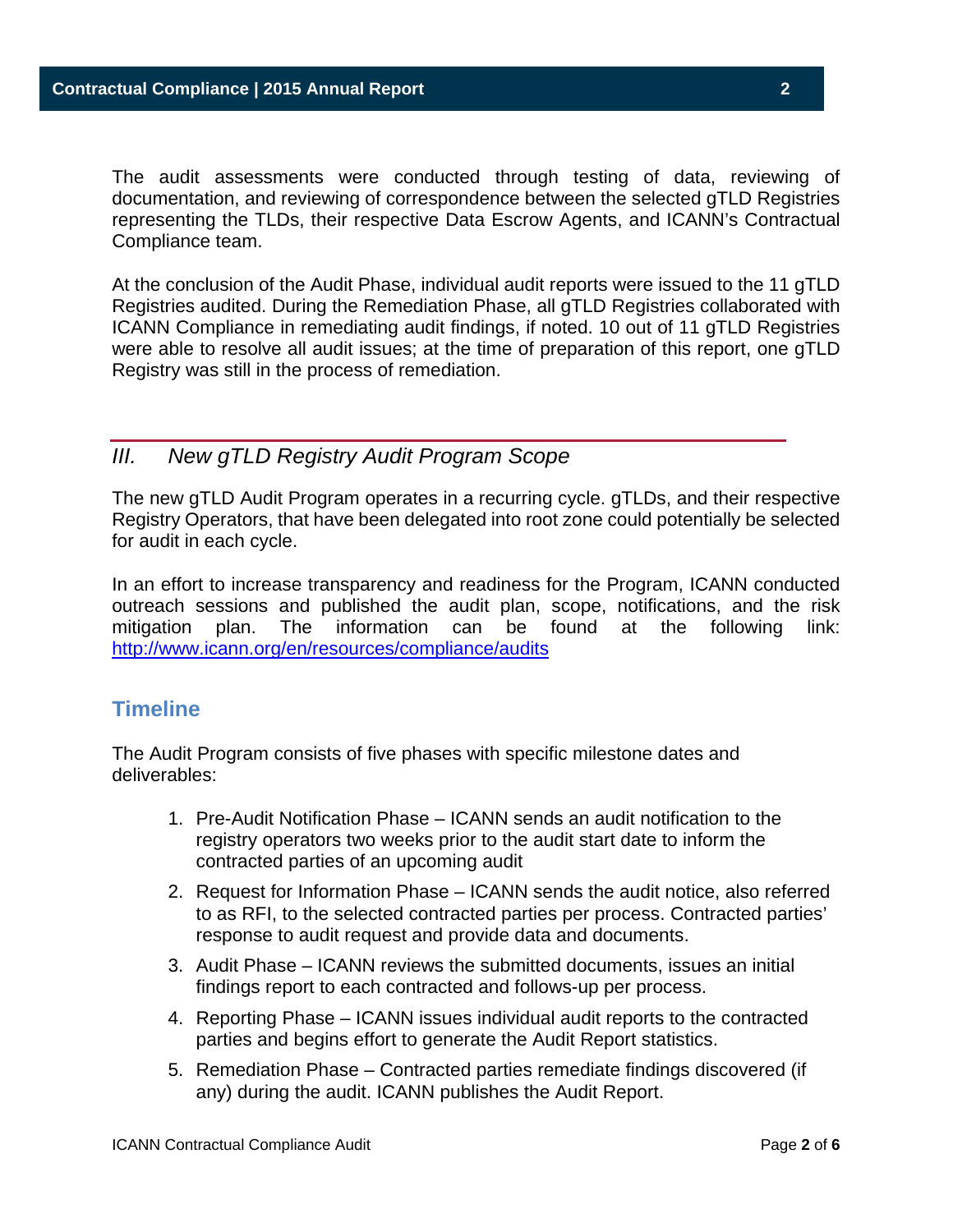Below is the outline of the Audit Program Milestones, which were included in the Pre-Audit Notification e-mailed to all contracted parties on 9th March 2015.

| <b>Audit Program Milestone Dates</b>    |                                               |                 |                              |              |                                  |                    |               |
|-----------------------------------------|-----------------------------------------------|-----------------|------------------------------|--------------|----------------------------------|--------------------|---------------|
| <b>Start</b>                            |                                               | <b>End</b>      |                              |              |                                  |                    |               |
| <b>Pre-Audit</b><br><b>Notification</b> | <b>Request for Information</b><br>(RFI) Phase |                 | <b>Audit</b><br><b>Phase</b> |              | <b>Reporting</b><br><b>Phase</b> | <b>Remediation</b> |               |
|                                         | 4 <sub>st</sub>                               | 2 <sub>nd</sub> | 3 <sup>rd</sup>              | <b>Begin</b> | <b>End</b>                       |                    |               |
|                                         | <b>Notice</b>                                 | <b>Notice</b>   | <b>Notice</b>                |              |                                  |                    |               |
| 09                                      | 23                                            | 14              | 21                           | 21           | 24                               | 25                 | 25 Jun 2015 - |
| Mar                                     | Mar                                           | Apr             | Apr                          | Apr          | Jun                              | Jun                | 29 Jul 2015   |
| 2015                                    | 2015                                          | 2015            | 2015                         | 2015         | 2015                             | 2015               |               |

<span id="page-2-0"></span>Note: Extensions were granted during Remediation so long as the Registry was actively working on remedial efforts

#### *IV. New gTLD Registry Audit Program*

The audit consisted of multiple test areas. The table below summarizes the New gTLD Registry Agreement provisions and the ICANN Temporary or Consensus Policies that were tested for compliance during this audit.

| <b>Test Areas</b> | <b>Description</b>                                                                                       |  |
|-------------------|----------------------------------------------------------------------------------------------------------|--|
| Article 1.3(a) ii | Representations & Warranties                                                                             |  |
| Article 2.2       | Compliance with Consensus Policies and Temporary Policies                                                |  |
| Article 2.3       | Data Escrow (Specification 2)                                                                            |  |
| Article 2.4       | Monthly Reporting (Specification 3)                                                                      |  |
| Article 2.5       | Publication of Whois Registration Data (Specification 4)                                                 |  |
| Article 2.6       | <b>Reserved Names (Specification 5)</b>                                                                  |  |
| Article 2.7       | Registry Interoperability and Continuity; IPv6 (Specification 6)                                         |  |
| Article 2.8       | Protection of Legal Rights of Third Parties (Specification 7) - TMCH Sunrise and<br><b>Claims Period</b> |  |
| Article 2.14      | Registry Code of Conduct (Specification 9 - Parts A, B, D)                                               |  |
| Article 2.17      | Additional Public Interest Commitments (Specification 11)                                                |  |
| Article 2.19      | Community-based TLD's Obligations of Registry Operator to TLD Community<br>(Specification 12)            |  |

Note: A 'test area' is a provision in the Agreement with the contracted party which may consist of multiple requirements and test steps. Therefore, a gTLD Registry could have multiple findings in a single 'test area'

Each gTLD Registry received an individual audit report noting any findings identified in the audit as well as a 1<sup>st</sup> Notice to participate in the remediation process in accordance with the 15-5-5 process [\(http://www.icann.org/en/resources/compliance/approach-processes/overall-](http://www.icann.org/en/resources/compliance/approach-processes/overall-19jun13-en.pdf)[19jun13-en.pdf\)](http://www.icann.org/en/resources/compliance/approach-processes/overall-19jun13-en.pdf).

The following table summarizes the New gTLD Registry participation per audit phase.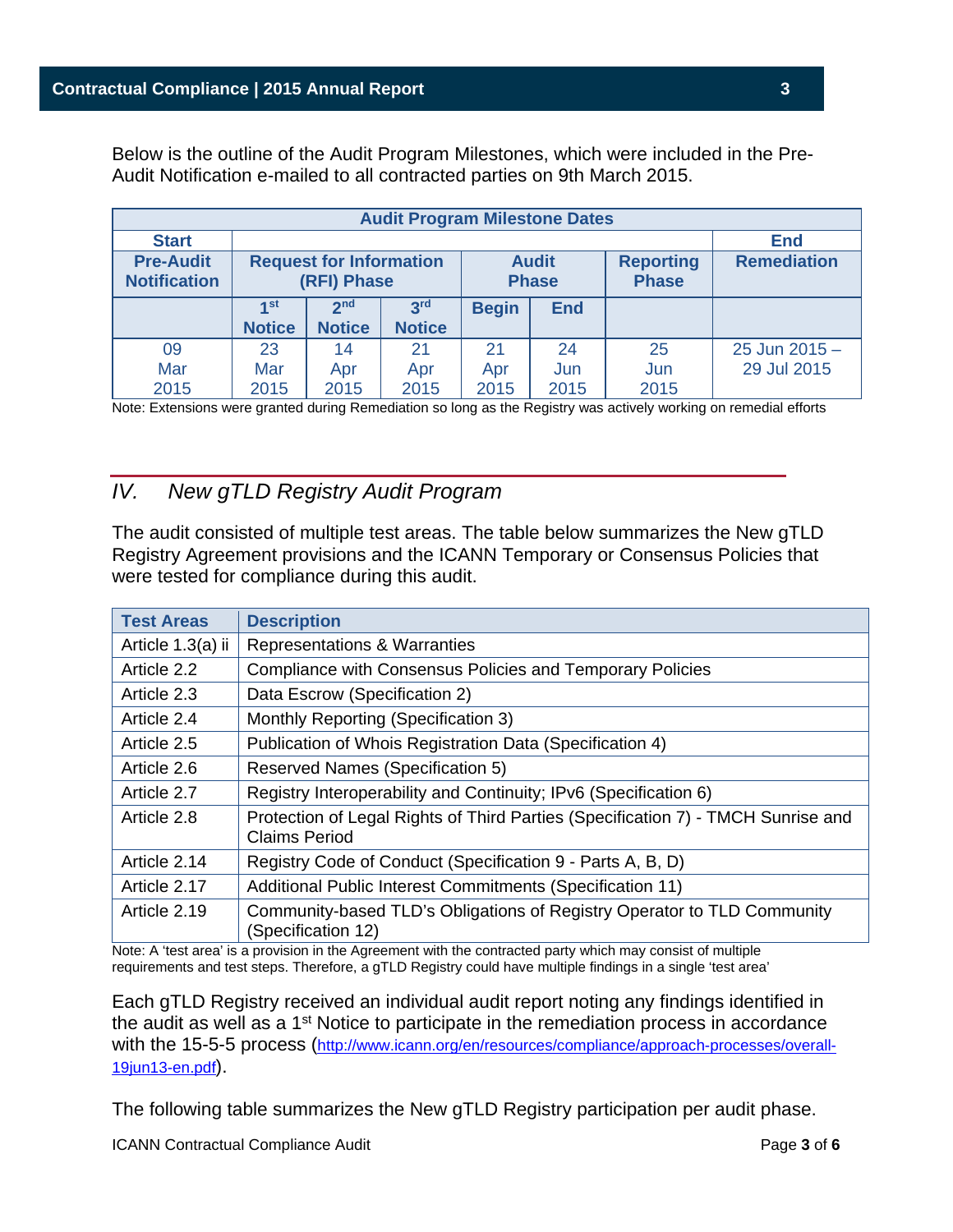| <b>Phases</b>                                      | <b>Count</b> |
|----------------------------------------------------|--------------|
| <b>RFI Phase</b>                                   |              |
| gTLD Registries                                    |              |
| <b>Audit Reporting Phase</b>                       |              |
| gTLD Registries Passed All Audit Tests             |              |
| gTLD Registries Requiring Remediation              |              |
| <b>Remediation Phase</b>                           |              |
| gTLD Registries Successfully Completed Remediation |              |

## **Community Representation**

The 11 Registries randomly selected for the second round represented eight countries and provided documents in six languages:

#### **Countries**

- Belgium
- China
- France
- Great Britain
- Ireland • Japan
- Russia
- South Africa

## **Languages**

- Dutch
- English
- French
- Japanese
- Mandarin
- Russian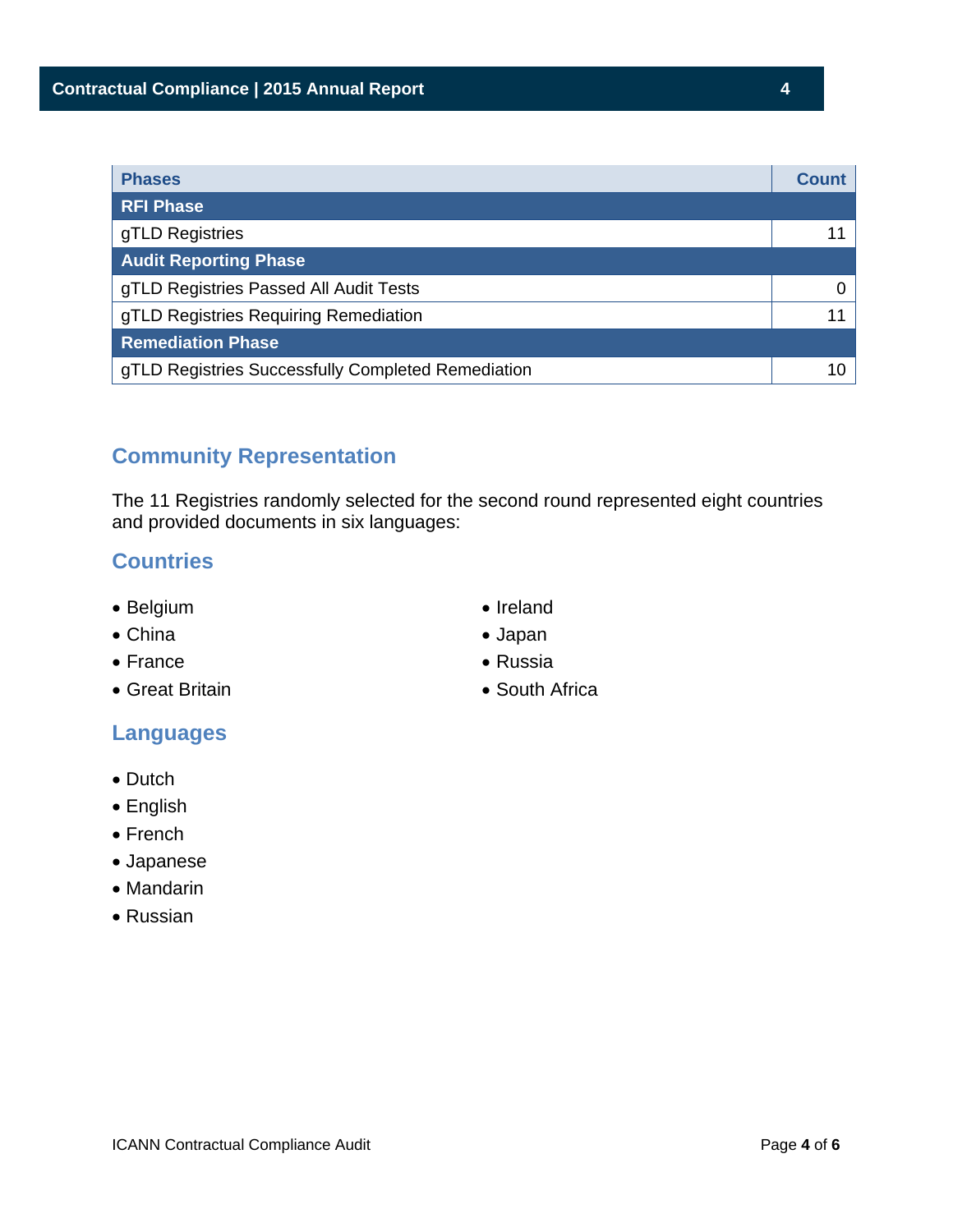## <span id="page-4-0"></span>*V. Audit Program Key Statistics*

## **New gTLD Registry Audit Phase – Findings within Test Areas**

During the Audit Phase, New gTLD Registry Agreement provisions were tested utilizing the RFI responses, documentation received, and the Registry's website. The graph below represents the test areas with findings noted as a result of the audit phase.



## **Key Audit Issues and Impact Analysis**

The following were noted during Audit Phase and addressed during remediation phase by Registry Service Providers / Back-end Service providers:

| <b>Issue Noted</b>                                                                                                        | <b>Potential Risk/Impact</b>                                                                                                                              |
|---------------------------------------------------------------------------------------------------------------------------|-----------------------------------------------------------------------------------------------------------------------------------------------------------|
| Data Escrow file:<br>Whois registration data differed from escrow<br>data<br>Some mandatory fields are missing in DE file | Correct processing and escrowing of registration data<br>is required for data restorability and to protect<br>consumers                                   |
| Incomplete data returned in Whois queries                                                                                 | Processing, maintaining and displaying of domain<br>level information are required and vital for consumers<br>of the gTLD                                 |
| Monthly reporting issues; number of domains<br>over/underreported                                                         | Inaccurate Monthly reporting of domain counts may<br>result in incorrect reporting of domain counts to the<br>public and over or underpayment for domains |
| Orphan glue records identified in Zone File                                                                               | Orphan glue records are susceptible to malicious<br>abuse                                                                                                 |